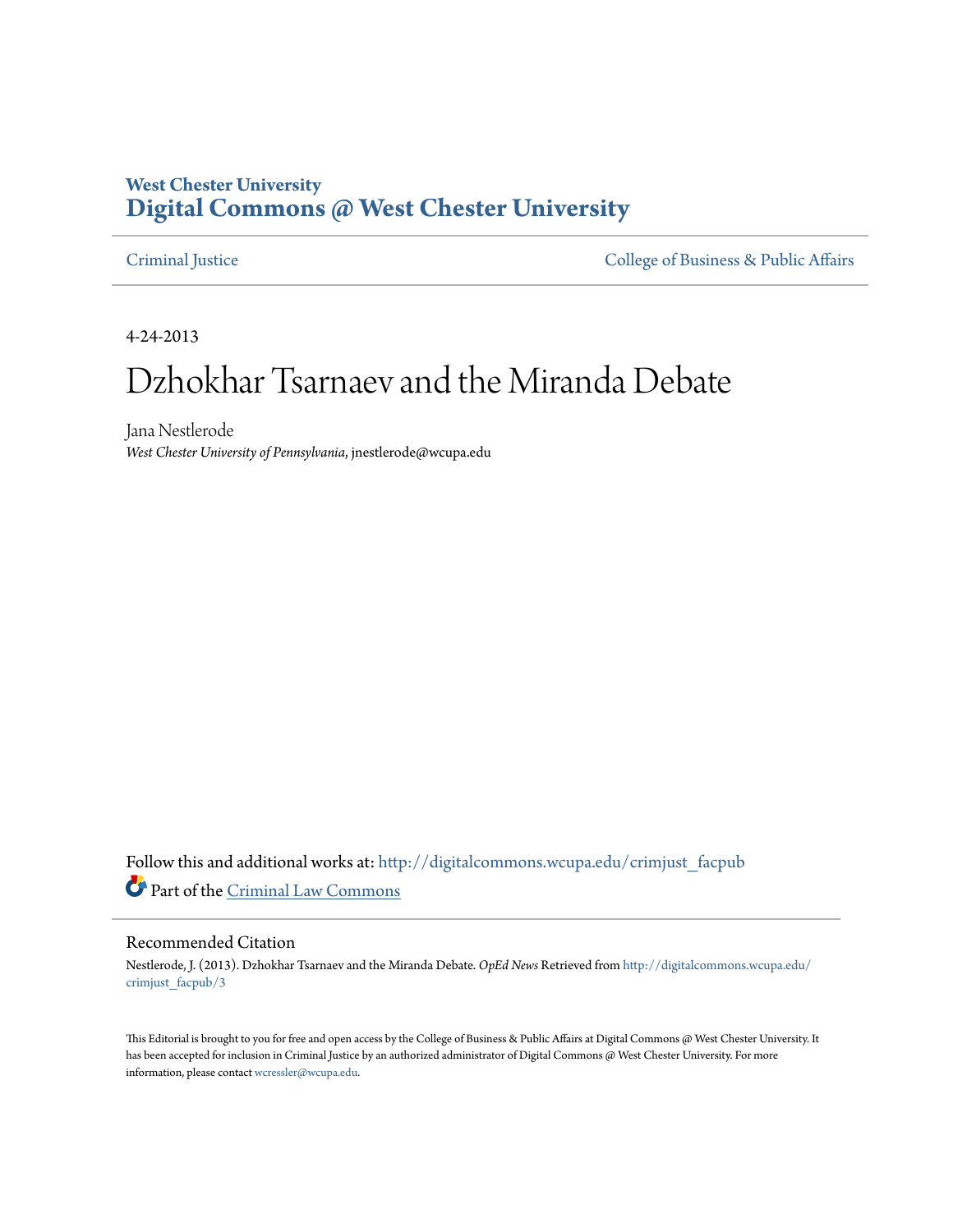### OpEdNews Op Eds 4/24/2013 at 08:15:06

# Dzhokhar Tsarnaev and the Miranda Debate

#### By Jana Nestlerode

It was almost fifty years ago that the United States Supreme Court determined that individuals subjected to custodial interrogation must be informed of their constitutional rights. Miranda v. Arizona (1966) was an interesting amalgamation of four cases that had wound their ways to the U.S. Supreme Court's docket. The four cases had several factors in common. In each case, the defendant had been convicted in some part through the use of a confession obtained by the police. In each case, the defendant had been subjected to "incommunicado" interrogation. In each case, the defendant had not been informed of his constitutional rights.

Interestingly, none of the defendants alleged that the police had coerced the confession. The sole contention was that they should have been informed of their rights prior to being questioned. In its lengthy decision, the High Court concluded that custodial interrogation is "inherently coercive". That is, the mere fact of being in custody and being asked potentially incriminating questions creates a level of intimidation (no matter how polite and kind the police may be behaving) that must be counter balanced. The Court concluded that the means by which this "inherent coercion" should be addressed is the required reading of the now-famous Miranda rights.

Thereafter, custodial interrogation of an arrestee required the officer to inform the individual, prior to any questioning of the following constitutional rights: You have the right to remain silent; anything you say can and will be used against you in a court of law; you have the right to have an attorney present prior to and during questioning; if you cannot afford an attorney one will be provide for you free of charge". It was the officer's responsibility to ensure that the defendant understood these rights. So after each recitation, the officer was required to ask "do you understand this?" Assuming the arrestee answered in the affirmative, the officer would ask at the conclusion of the reading of the rights "Understanding all of these rights, are you willing to waive them and speak to me now?" If the arrestee agreed, the interrogation began. If the arrestee refused, or otherwise indicated he wanted to remain silent or consult with an attorney, the questioning ceased.

Most recently, the U.S. Supreme Court modified Mirandas to permit officers to begin interrogation even when the arrestee remained silent when asked if he would waive his rights. In Berghuis, Warden v. Thompkins (2009), the Court concluded quite ironically that silence by the arrestee could be construed by the police as an effective waiver of his right to remain silent. Now, under current jurisprudence, an arrestee is deemed to have waived his right to remain silent unless he has affirmatively asserted it.

In 1984, the U.S. Supreme Court recognized an "emergency" or "public safety" exception to Mirandas. In New York v. Quarles, a young woman was raped at gunpoint in her New York City apartment. After he left, she sought help from two uniformed officers. She described her attacker and indicated that she saw him enter a local grocery store. She warned Officer Kraft that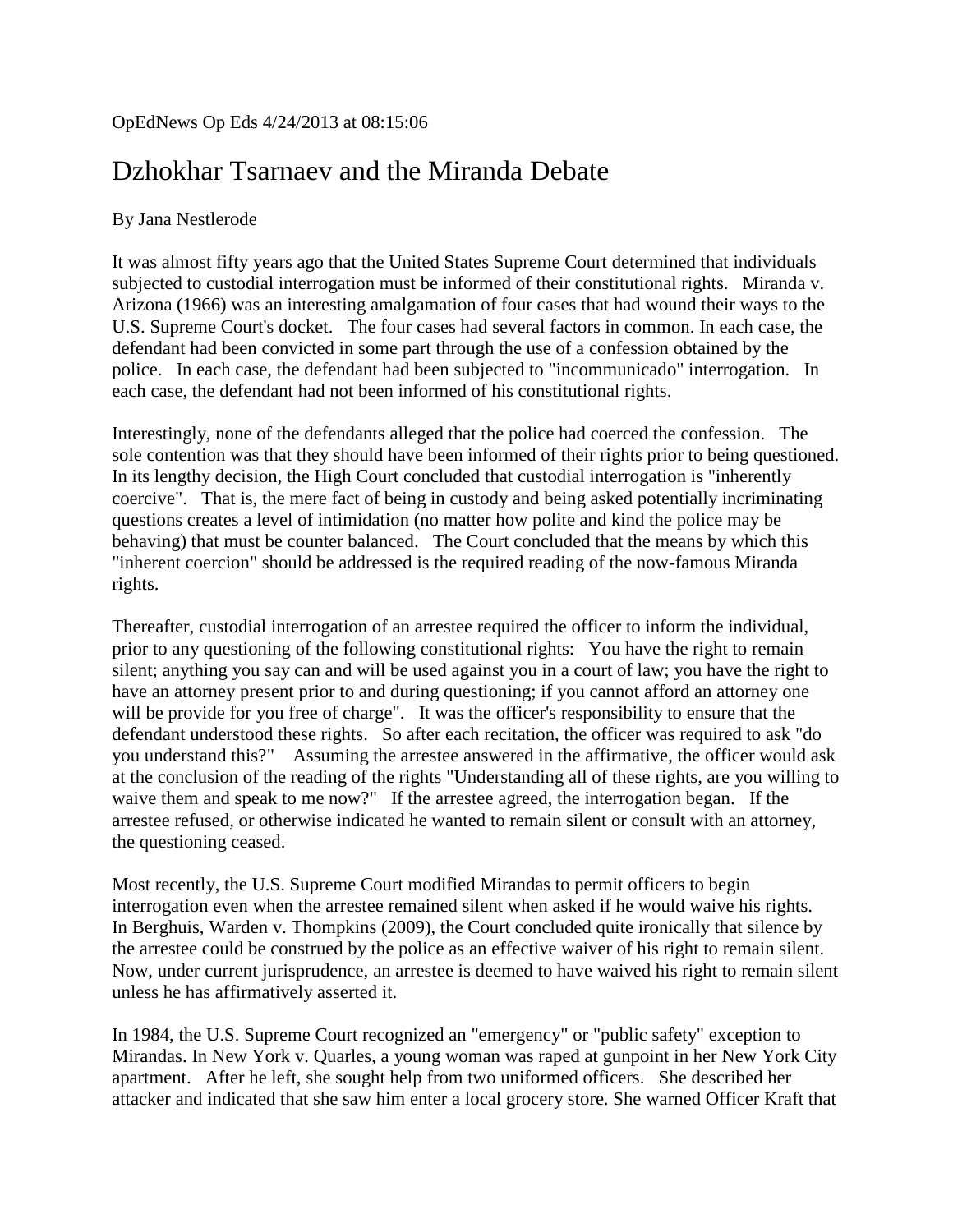he had a gun. Officer Kraft entered the grocery and saw man she described. He grabbed him and cuffed him and noted that he had no gun on his person. Office Kraft asked him where the gun was, and Quarles indicated a nearby carton. Officer Kraft retrieved the gun from the carton. Later, Quarles moved to suppress his statement to Kraft about the location of the loaded gun arguing that he had been subjected to custodial interrogation without first having been Mirandized. The High Court carved out the "public safety" exception to Mirandas and held that Officer Kraft could temporary forego Mirandas to facilitate the neutralization of a danger to the public safety (a loaded gun in an area accessible to the public). In doing so, the Court indicated that "The narrow exception to the Miranda rule recognized here will to some degree lessen the desirable clarity of that rule. However, the exception will not be difficult for police officers to apply because in each case it will be circumscribed by the exigency which justifies it. Police officers can and will distinguish almost instinctively between questions necessary to secure their own safety or the safety of the public and questions designed solely to elicit testimonial evidence from a suspect."

It is this exception on which Attorney General Eric Holder relies in his assertion that he need not Mirandize Boston Marathon bomber Dzhokhar Tsarnaev prior to questioning him. He relies, in part, on a 2010 internal FBI memorandum that provides guidance on the expanded use of the "public safety" exception to Mirandas when interrogating those accused of terrorism. Indeed, it has been asserted before with regard to other suspected terrorists without much fanfare. One can understand Mr. Holder's position. Tsarnaev and his older brother carried out an attack that resulted in the deaths of three people and injured more than one hundred and seventy others. There was increasing evidence that more attacks were being planned. Mr. Holder is charged with protecting the citizens of this country, and wants to know as much as he can about the attack. How did the brothers obtain the information they used to build these bombs? How were they able to obtain the materials? In what quantity and from what source did they obtain the explosives? Were they acting alone or were there others involved? Were more attacks being planned? Are there co-conspirators or confederates still on the loose? What support (financial and otherwise) did the brothers have from dissident groups in Chechnya? All of these are logical, even urgent questions to which reasonable and competent law enforcement officials want answers.

On the other hand, civil rights advocates argue that protection of civil liberties, especially in times of tragedy, should be paramount. They argue that we cannot sacrifice our constitutional principles for short-term goals, or we have lost our republic. What government does to the worst of us, the government will eventually do to the best of us. They make a cogent argument that the "public safety" exception recognized by the U.S. Supreme Court in 1984 was envisioned as a very brief delay before informing the arrestee of his rights. In New York v. Quarles, the delay was the short time it took for the arrestee to indicate where he had hidden the gun. Mr. Holder's plan is to delay the recitation of Mirandas for days, weeks, or even months. That is a far cry from the Supreme Court's "temporary" delay approved in Quarles.

But does it really matter? The failure to inform an arrestee of his Miranda rights prior to custodial interrogation has only one consequence: the prosecution cannot use any ensuing statements in the criminal trial of the defendant. The charges are not dismissed; the case does not go away; the defendant is not released. Only the unlawfully obtained statements are